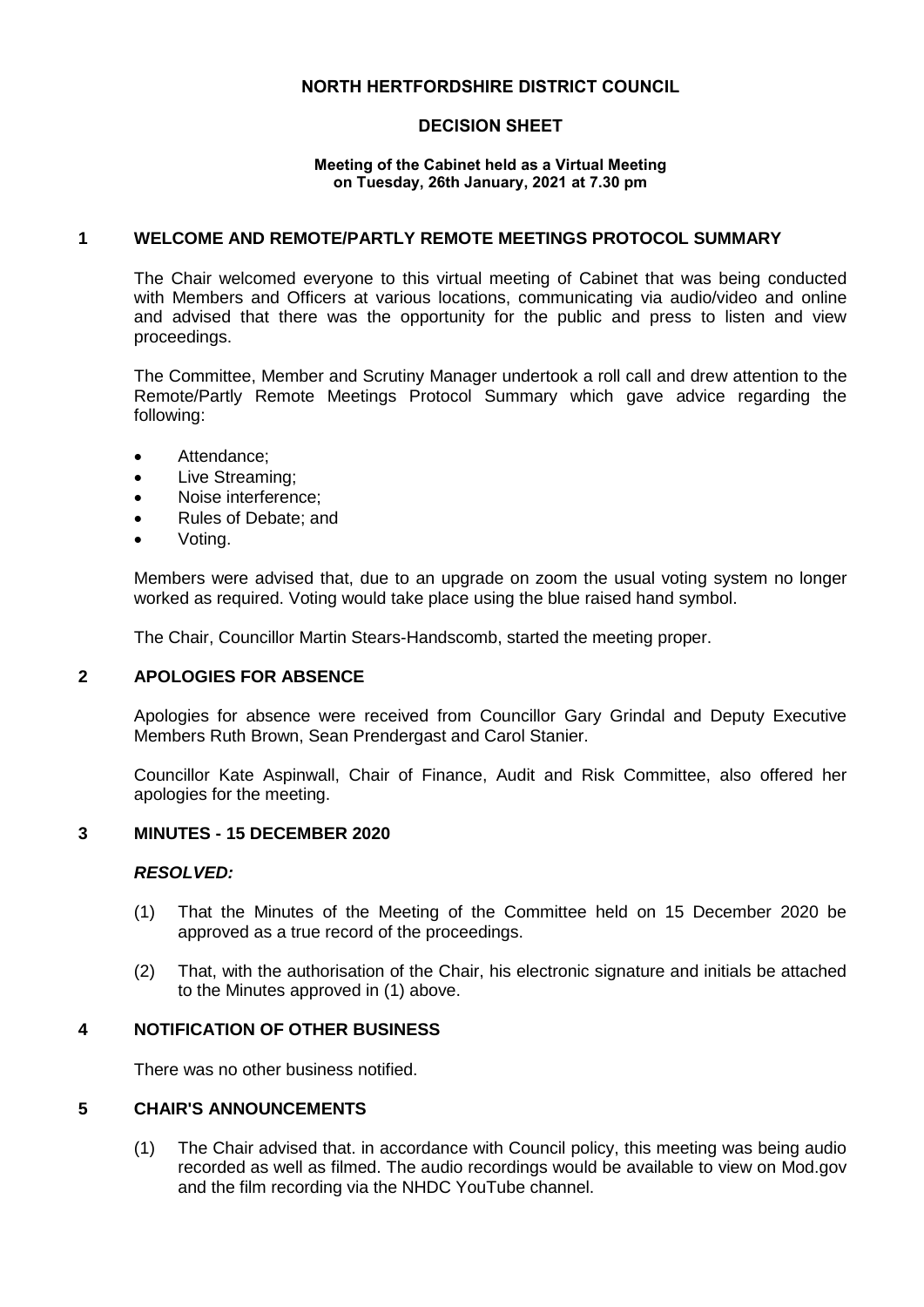- (2) Members were reminded that this Council had declared a Climate Emergency. This was a serious decision and meant that, as this was an emergency, all of us, officers and Members had that in mind as we carried out our various roles and tasks for the benefit of our District. More details were included on the agenda front sheet.
- (3) Members were reminded to make declarations of interest before an item, the detailed reminder about this and speaking rights was set out under Chair's Announcements on the agenda.
- (4) The Chair advised that he would be taking Items 13 and 14 following Item 10.

## **6 PUBLIC PARTICIPATION**

There were no presentations by members of the public.

## **7 ITEMS REFERRED FROM OTHER COMMITTEES**

7a Referral from Finance, Audit and Risk Committee: 18 January 2021 – Revenue Budget 2021-22

The Chair advised that this referral would be considered with Item 11.

7b Referral from Finance, Audit and Risk Committee: 18 January 2021 – Investment Strategy (Integrated Capital and Treasury)

The Chair advised that this referral would be considered with Item 12.

7c Referral from Overview and Scrutiny Committee: 19 January 2021 – Proposed Amendments to Performance Management Measures for 20/21

The Chair advised that this referral would be considered with Item 13.

#### **8 STRATEGIC PLANNING MATTERS**

*RESOLVED:* That the report entitled Strategic Planning Matters be noted.

*REASON FOR DECISION:* To keep Cabinet informed of recent developments on strategic planning matters and progress on the North Hertfordshire Local Plan.

## **9 BALDOCK, BYGRAVE AND CLOTHALL NEIGHBOURHOOD PLAN**

### *RESOLVED:*

- (1) That the responses received to the Council's proposed modifications to the Examiner's recommendations on the Baldock, Bygrave and Clothall Neighbourhood Plan be noted.
- (2) That following the inclusion of the proposed modifications to the Baldock, Bygrave and Clothall Neighbourhood Plan as set out in Appendix A and subject to the Council's additional modifications in Appendix B, it be approved to proceed to a referendum.
- (3) That the Counting Officer be instructed to make arrangements and conduct a referendum on the Baldock, Bygrave and Clothall Neighbourhood Plan.

*REASON FOR DECISIONS:* To progress the Baldock, Bygrave and Clothall Neighbourhood Plan, enable a referendum to take place and, if more than 50% of those voting in favour of the Baldock, Bygrave and Clothall Neighbourhood Plan take steps towards "making" the neighbourhood plan.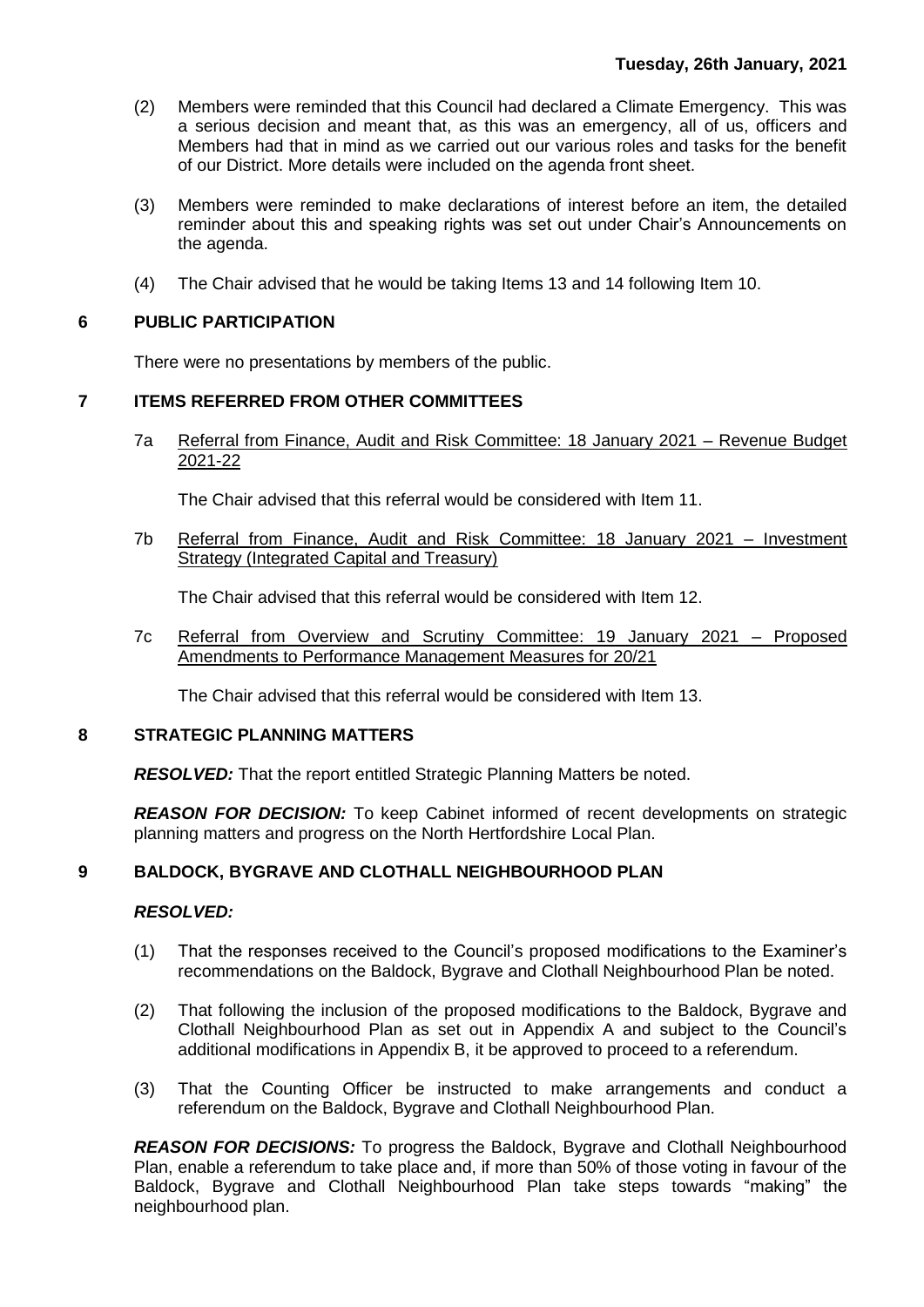#### **10 CONSERVATION AREA SUMMARY REPORT AND NEXT STEPS**

## *RESOLVED:*

- (1) That the findings of the North Hertfordshire Conservation Area Summary Report, attached as Appendix A to this report be endorsed, as part of our statutory requirement to review conservation areas from time to time.
- (2) That the way forward as set out in the draft programme of work identified within this report at Table 1 be agreed.

*REASON FOR DECISIONS:* To ensure conservation areas, historic assets and buildings of local importance within North Hertfordshire are appropriately assessed and designated to inform decision making for planning applications and the preparation of Local and Neighbourhood Plans.

#### **11 REVENUE BUDGET 2021/22**

*RESOLVED:* That the increase in the 2020/21 working budget of £291k, as detailed in table 5 be approved.

#### *RECOMMENDED TO COUNCIL:*

- (1) That the position on the Collection Fund and how it will be funded be noted.
- (2) That the position relating to the General Fund balance and that due to the risks identified a minimum balance of £3.85 million is recommended be noted.
- (3) That the savings and investments as detailed in Appendix B be approved.
- (4) That a net expenditure budget of £18.391m, as detailed in Appendix C be approved. In the event of a £10 band D increase being allowed, then Appendix D would apply,
- (5) That a Council Tax increase by the maximum allowed without the need for a local referendum in 2021/22(as per the Medium Term Financial Strategy) be approved. This is likely to be an amount of £5 for a band D property, with other increases pro-rata to this. However in response to the consultation on the Local Government settlement, a £10 increase for a band D property (other bands pro-rate) may be allowed.
- (6) That, in the event that a £10 increase in 2021/22 is allowed, the additional funding (£247k) be set aside for Covid support for residents, in 2021/22 only.
- (7) That Citizens Advice North Herts be allocated an additional £50,000 funding in 2021/22 only.

#### *REASONS FOR DECISIONS:*

- (1) To ensure that all relevant factors are considered in arriving at a proposed budget and Council Tax level for 2021/22, to be considered by Full Council on 11 February 2021.
- (2) To ensure that Cabinet recommends a balanced budget to Full Council on 11 February 2021.